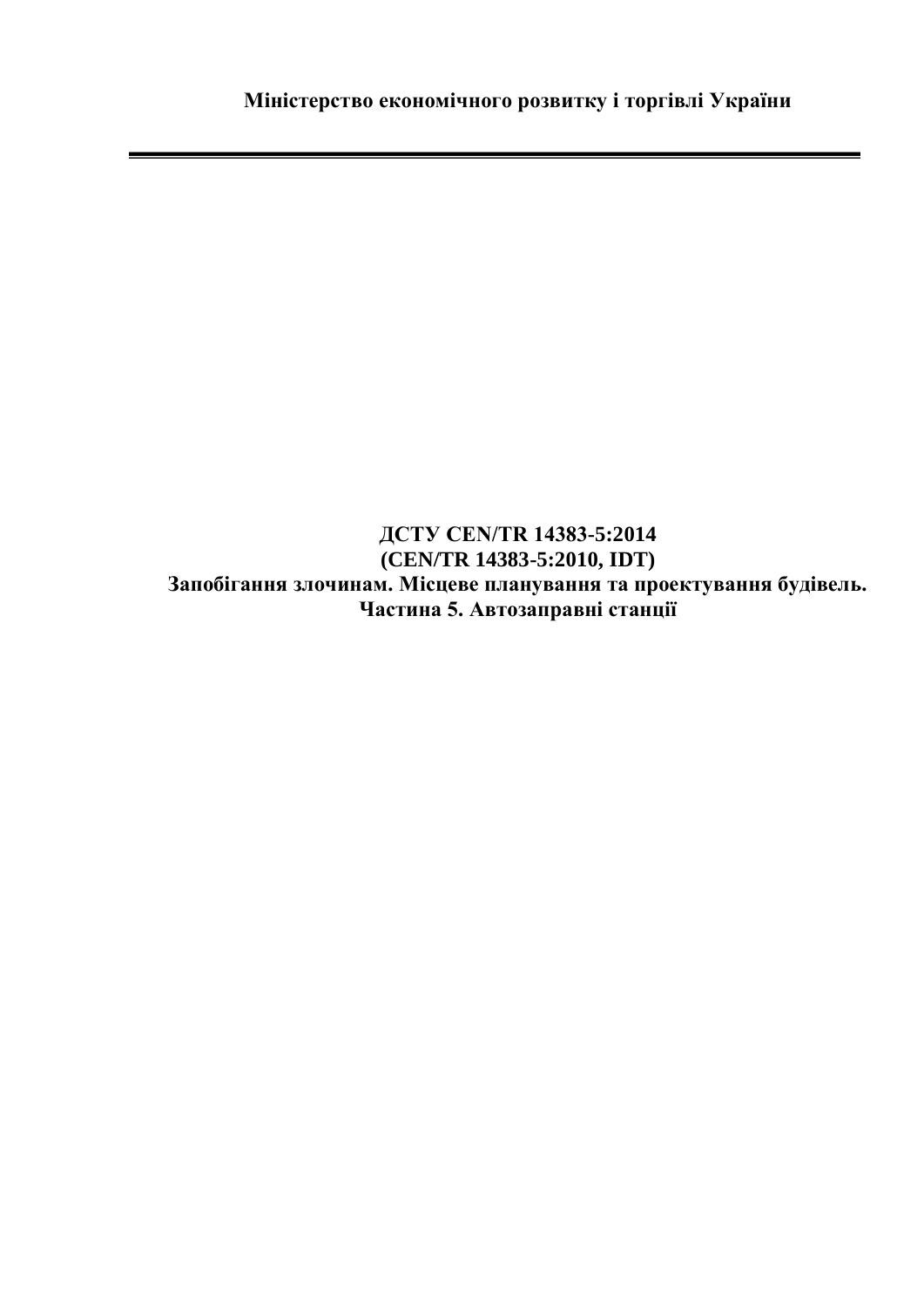EN CEN/TR 14383-5:2010 Prevention of crime - Urban planning and building design - Part 5: Petrol stations

Прийнято як національний стандарт методом підтвердження за позначенням ДСТУ CEN/TR 14383-5:2014 Запобігання злочинам. Місцеве планування та проектування будівель. Частина 5. Автозаправні станції

Наказ від 30.12.2014 № 1494

Чинний від 1 січня 2016 року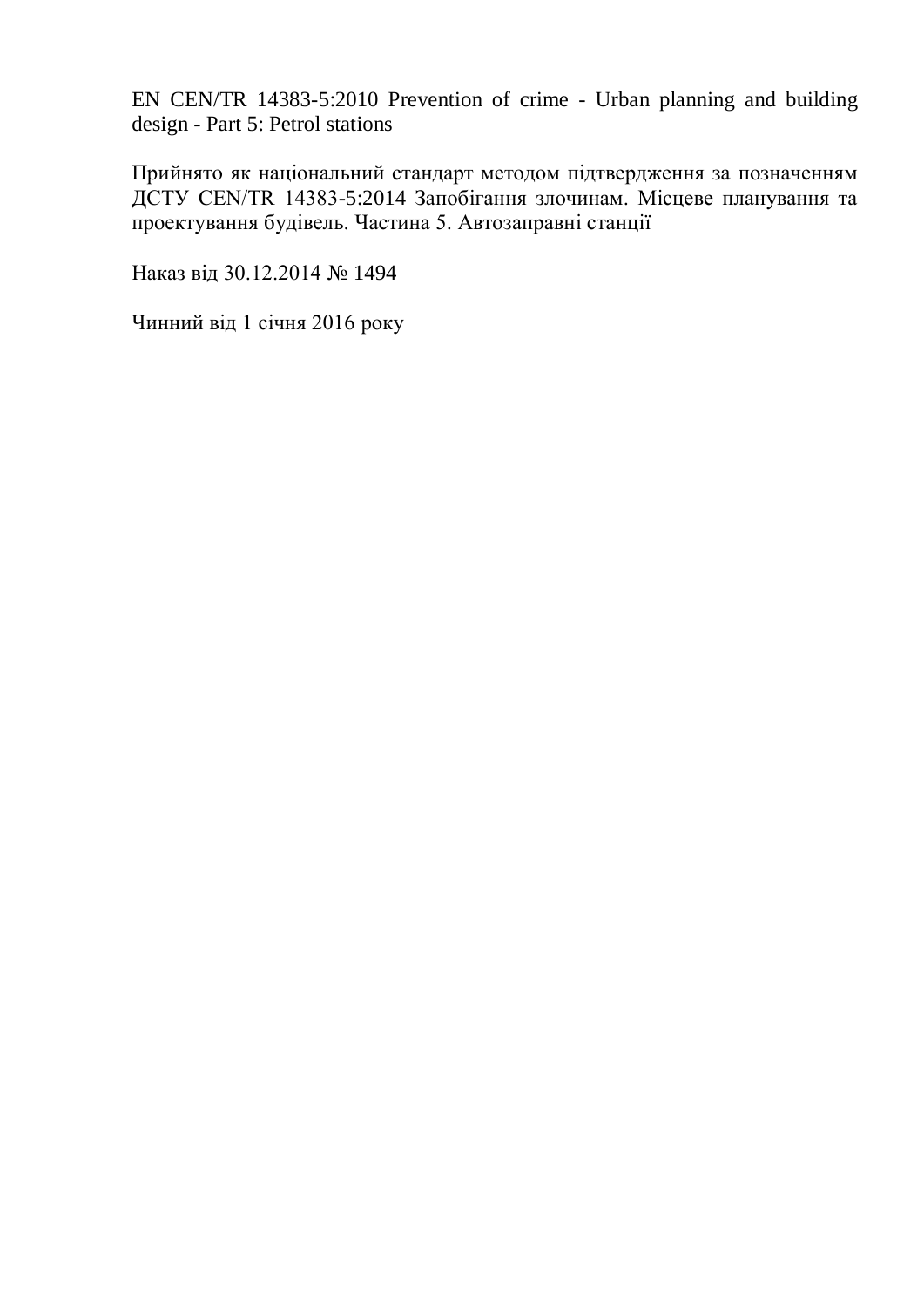## **CONTENTS**

Foreword

Introduction

1 Scope

2 Normative references

- 3 Terms and definitions
- 4 Historical background and design
- 4.1 General
- 4.2 The image of the petrol station First source of prevention
- 4.3 Designing with regard to sociological and psychological factors
- 5 Risk assessment and management in petrol station
- 5.1 General
- 5.2 Local factors
- 5.3 Environmental and social risks
- 5.4 The site
- 5.5 Who are the potential offenders
- 5.6 Types of crime that occur most frequently
- 6 Security strategy for petrol stations

6.1 General

- 6.2 Risk analysis
- 6.3 Vulnerability of site and building
- 6.4 Security concept
- 7 Security recommendations for petrol stations
- 7.1 General
- 7.2 Identifying the grade of risk and protection required
- 8 Access to petrol station perimeter protection
- 8.1 General
- 8.2 Requirements
- 8.3 Forecourt and its secondary activities
- 9 The main building
- 9.1 Risk analysis
- 10 Management
- 10.1 Staff and manager role
- 10.2 The part of oil companies and other partners
- 10.3 Management of the funds in transit in petrol stations
- 10.4 Maintenance
- Annex A (normative) Recommended levels of security

Annex В (informative) Risk analysis of petrol stations vulnerability to the crime Bibliography